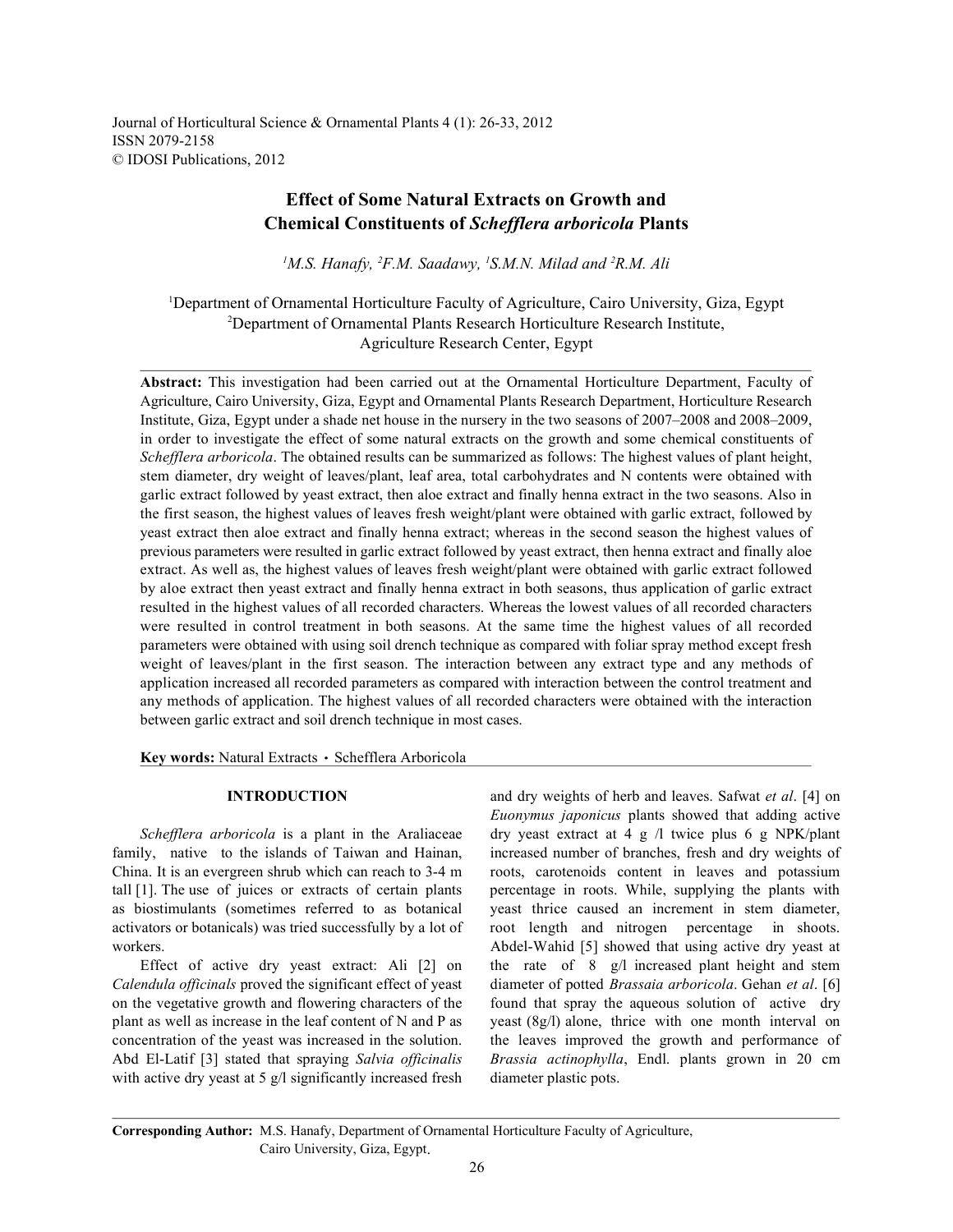seeds in Aloe extract at 50 and 100% concentrations extracts started in The first October and was repeated increased fresh and dry weights of leaves and number of monthly for 6 months in the two seasons. florets per spike of *Delphinium ajacis* and flower head of *Callisteephus chinensis*. DongZhi *et al*. [8] concluded **Extract Preparation:** Extracts or juices of aloe, garlic, that the aqueous leaf extract of *Aloe vera* could be useful yeast and henna were prepared as follows: as a natural plant growth regulator. Padmaja *et al*. [9] stated that *Aloe vera* peelings powder at 140 g/pot **Aloe (***Aloe Vera***, Syn.** *A. Barbadensis***):** One kilogram of significantly increased fresh and dry weights of Lady's Finger (*Abelmoschus esculentus*) plants. El-Shayeb [10] declared that all concentration of *Aloe vera* extract increased fresh and dry weights of flowers of *Oenthera biennis*. The best response resulted from the highest concentration of Aloe (75%).

Effect of Garlic extract: The effect of garlic extract on different plant characters could be interpreted in the light of the following findings. Helmy [11] applied fresh garlic clove extract solution (in ethyl alcohol or tap water) to summer squash cv. Eskandarani plants. He remarked that soil side dressing of garlic extract at 250 mg dw/plant gave the best results in increasing the number of flowers. Ahmed *et al*. [12] confirmed that greater increase in number of pods of pea (cv.Meteor) was obtained with post inoculation treatment with garlic extract at 10 g/8 liters. Sayeeda and Ahmed [13] reported that garlic bulb extract showed comparatively greater efficacy on promoting growth of two local varieties of groundnut.

Effect of Henna extract: Chandrasekaran *et al*. [14] mentioned that soyabean seed treatment with *Lawsonia inermis* leaf extract at 10% increased shoot length significantly. Pathak and Srivastava [15] stated that the total phenols content in sunflower was maximum after treatment with *Lowsonia inermis*. Singh *et al*. [16] revealed that the extract of henna gave significantly superior control of whitefly in tomato over the untreated check.

## **MATERIALS AND METHODS**

This investigation had been carried out at the Ornamental Horticulture Department, Faculty of Agriculture, Cairo University, Giza, Egypt and the plants of experiment placed at Ornamental Plants Research Department, Horticulture Research Institute, Giza, Egypt, under a shade net house in the nursery of the ornamental plant research department, during the two seasons of 2007–2008 and 2008–2009. Rooted cuttings of *Schefflera arboricola* plants, 15-17 cm long, were planted in August in 30 cm diameter pots filled with a mixture of nursery soil

Effect of Aloe extract: Youssef [7] stated that soaking and peat moss at 1:1 (v:v). The application of natural

*Aloe vera* fleshy leaves was obtained, the two side margins were removed, the remainder was cut to pieces and blended in a blender. The blend was removed in a gauzemesh and squeezed powerfully. The juice was obtained in a glass beaker and used at 10%.

**Garlic (***Allium sativum***):** Newly produced garlic cloves were brought. 250 g of these cloves were put in a glass beaker containg 250 ml of tap water. The beaker was put in a freezer for one day, after which, frozen beaker was left to thaw. Freezing and thawing were repeated three. Water was added to a final volume of 1 liter before filtering Final size of the filtrate was adjusted to 1: l, before being used.

**Yeast (***Saccharomyces cerevisiae***):** Relatively newly produced active dry yeast was obtained and 10 g of yeast was weighed and put with  $100 \text{ cm}^3$  of water in a glass beaker. A teaspoon ful of sugar was added. The beaker was kept in a dark warm place for 30 minutes. Contents of the beaker were then filtered into a 1 liter measuring flask and water was added to 1 liter final volume.

**Henna or Lawsonia (***Lawsonia Alba***, Syn.** *L. Inermis***):** Henna leaves were obtained and dried in a dry shaded place for 1 week. Dry leaves were then ground. 10 g of the pulverized leaves were weighed and put in a 1 liter measuring flask, which was left to soak for 1 hour, after which contents were filtered on a sieve and the final volume of the extract was restored to 1 liter.

**Experimental Design:** An experiment was carried out to test the effects of two factors. The first factor was the extract type. Extracts were 10 cm<sup>3</sup> aloe juice/l; 10 g of either henna or yeast powder/l; and garlic at 250 g, in addition to the control treatment, where tap water was used. The second factor was the application method, where extracts were applied either as a soil drench or a foliar spray. This experiment was repeated in two seasons. The experiment Unit contained 6 potted plants and each treatment content 18 plants. The statistical analysis of the experiment was factorial in randomized complete blocks design.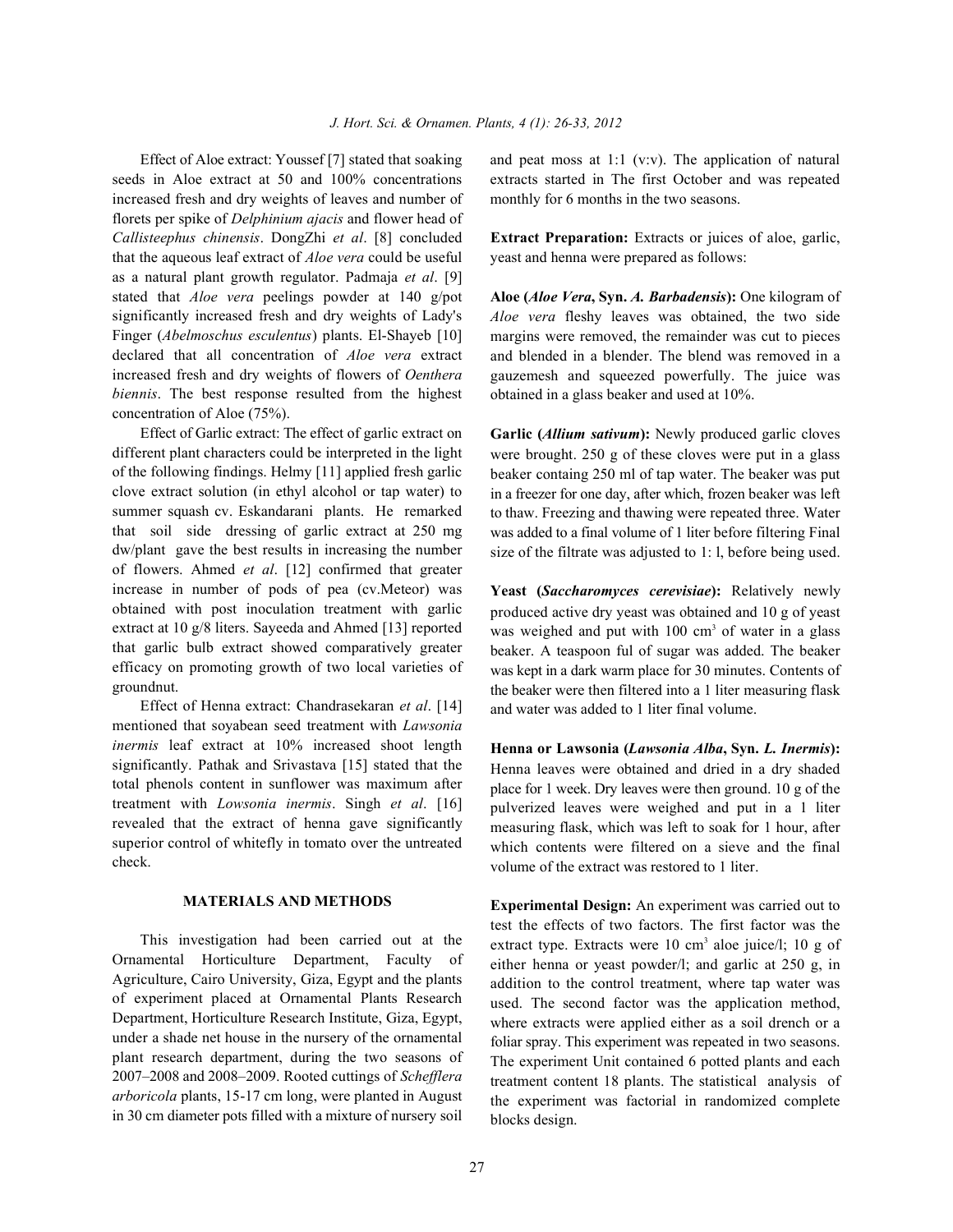- 
- 
- 
- 
- 

- 
- 

Nitrogen content according to method of Jackson increased stem length. [18].

**Data Recorded Were b b of application**, it was clear that the highest values (63.39) **A-Vegetative Growth:** and 65.01cm) were produced from drench application in Plant height (cm). lowest values (60.28 and 62.19) were produced with spray Number of leaves/plant. method in the second and first seasons, respectively. the first and second seasons, respectively, whereas the

Fresh weight of leaves (g/plant). The interaction between extract type and method of Dry weight of leaves (g/plant). application had a clear effect on increasing plant height Leaf area  $(\text{cm}^2)$ . **Chemical Constituents:** (77.73 and 84.71cm) were obtained with the interaction Content of total carbohydrates (mg/100 mg FW). and second seasons, respectively. These results were in N% content. agreement with those obtained by Chandrasekaran *et al*. Chemical characteristics were determined in the *Lawsonia inermis* leaf extract at 10% increased shoot second season only as follows: Total carbohydrates length significantly.El-Desouky *et al* [21] who soaked according to method of A.O.A.C. [17]. squash (*Cucurbita pepo*) seeds in garlic extract at 50, 250 application. It was evidence that the tallest plants between garlic extract and drench application in the first [14] who found that soybean seed treatment with or 500 ml/l and found that all treatments significantly

Data were statistically analyzed using SAS Computer **Number of Leaves/Plant:** Data shown in Table 2 indicated Program [19] and means were compared by L. S. D. that all extract types (Aloe, Garlic, Yeast and Henna) had method according to Snedecor and Cochran [20]. a significant effect on increasing number of leaves as **RESULTS AND DISCUSSION** leaves (26.50 and 26.17 leaves) were observed on plants **Plant Height (cm):** Data shown in Table 1 indicated that respectively, while the lowest number of leaves (17.00 and all extract types (Aloe, Garlic, Yeast and Henna) had a 20.33 leaves) were resulted in the control plants in the significant effect on increasing plant height as compared second and first seasons, respectively. Regarding method with control treatment. The tallest plants (76.91 and of application, it was clear that the highest number of 79.85cm) were produced with garlic extract in the first and leaves (22.33 and 23.73 leaves) were produced from second seasons, respectively, while the shortest plants drench application in the first and second seasons, (48.55 and 49.95) were resulted in the control plants in the respectively, whereas the lowest number of leaves second and first seasons, respectively. Regarding method (21.00 and 21.33) were produced with spray method in the compared with control treatment. The highest numbers of treated with garlic extract in the first and second seasons,

Table 1: Effect of extract type, application methods and their interaction between them on plant height (cm) of *Schefflera arboricola,* during the seasons of 2007/2008 and 2008/2009

|                     | $200112000$ and $20001200$<br>First season (2007/2008) |        |       | Second season (2008/2009)  |        |       |  |
|---------------------|--------------------------------------------------------|--------|-------|----------------------------|--------|-------|--|
| Extract type $(T.)$ | Method of application (M.)                             |        |       | Method of application (M.) |        |       |  |
|                     | Spray                                                  | Drench | Mean  | Spray                      | Drench | Mean  |  |
| Control             | 49.95                                                  | 49.95  | 49.95 | 48.55                      | 48.55  | 48.55 |  |
| Aloe                | 61.13                                                  | 63.14  | 62.13 | 59.64                      | 60.10  | 59.87 |  |
| Garlic              | 76.08                                                  | 77.73  | 76.91 | 75.00                      | 84.71  | 79.85 |  |
| Yeast               | 67.16                                                  | 68.40  | 67.78 | 63.79                      | 71.79  | 67.79 |  |
| Henna               | 56.62                                                  | 57.72  | 57.17 | 54.42                      | 59.89  | 57.16 |  |
| Mean                | 62.19                                                  | 63.39  |       | 60.28                      | 65.01  |       |  |
| L.S.D. T.           | 4.03                                                   |        |       | 2.89                       |        |       |  |
| L.S.D. M.           | N.S.                                                   |        |       | 1.83                       |        |       |  |
| LSD.T.xM            | N.S.                                                   |        |       | 4.08                       |        |       |  |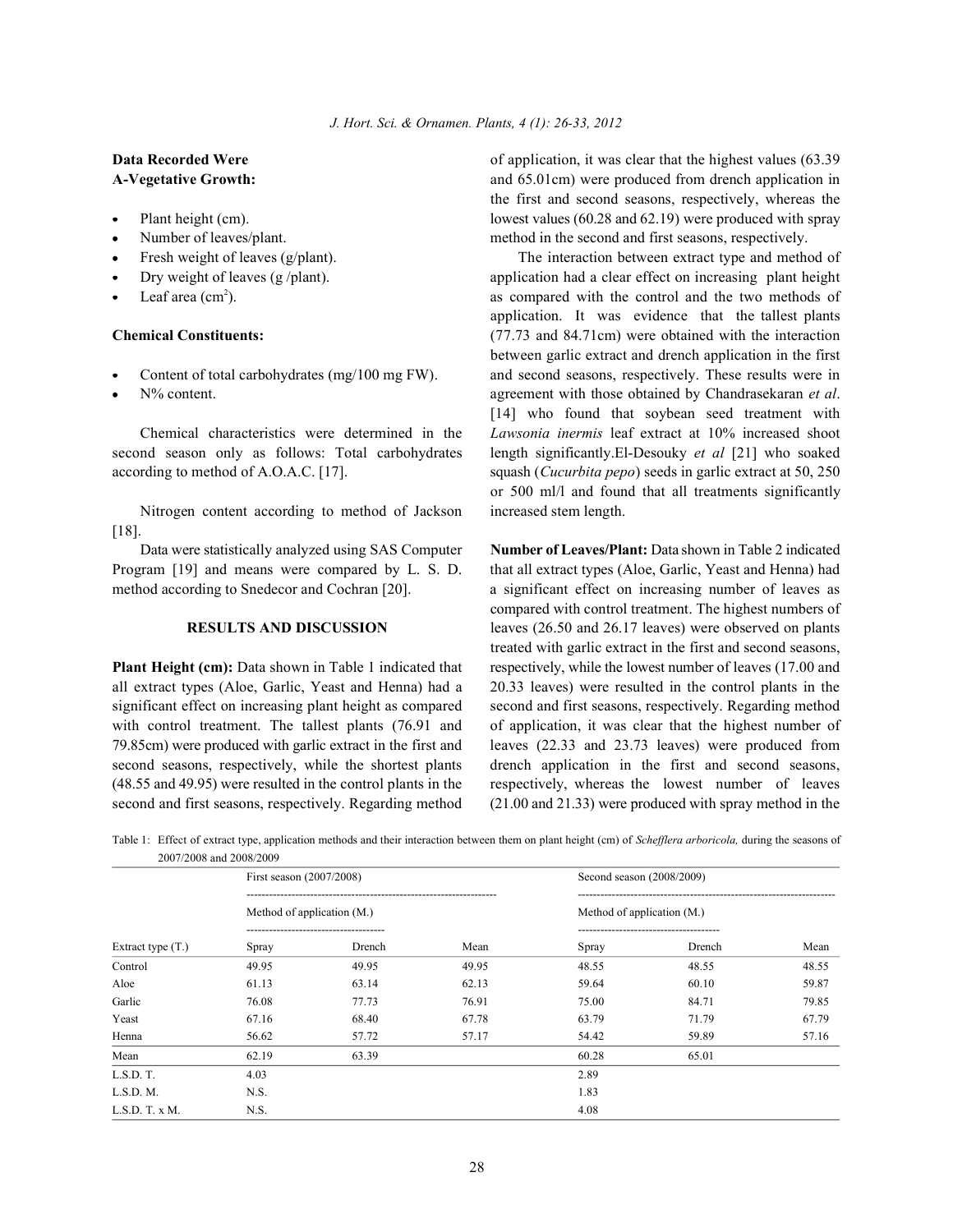| Extract type $(T.)$ | First season (2007/2008)   |        |       | Second season (2008/2009)  |        |       |  |
|---------------------|----------------------------|--------|-------|----------------------------|--------|-------|--|
|                     | Method of application (M.) |        |       | Method of application (M.) |        |       |  |
|                     | Spray                      | Drench | Mean  | Spray                      | Drench | Mean  |  |
| Control             | 17.00                      | 17.00  | 17.00 | 20.33                      | 20.33  | 20.33 |  |
| Aloe                | 21.67                      | 26.00  | 23.83 | 21.00                      | 24.33  | 22.67 |  |
| Garlic              | 25.67                      | 27.33  | 26.50 | 22.67                      | 29.67  | 26.17 |  |
| Yeast               | 21.67                      | 23.33  | 22.50 | 21.33                      | 23.33  | 22.33 |  |
| Henna               | 19.00                      | 18.00  | 18.50 | 21.33                      | 21.00  | 21.17 |  |
| Mean                | 21.00                      | 22.33  |       | 21.33                      | 23.73  |       |  |
| L.S.D. T.           | 3.14                       |        |       | 3.41                       |        |       |  |
| L.S.D. M.           | N.S.                       |        |       | 2.16                       |        |       |  |
| L.S.D. T. x M.      | N.S.                       |        |       | N.S.                       |        |       |  |

Table 2: Effect of extract type, application methods and their interaction between them on number of leaves of *Schefflera arboricola*, during the seasons of 2007/2008 and 2008/2009

Table 3: Effect of extract type, application methods and their interaction between them on fresh weight of leaves (g/plant) of *Schefflera arboricola*, during the seasons of 2007/2008 and 2008/2009

|                     | First season (2007/2008)   |                                             |       | Second season (2008/2009)  |        |       |
|---------------------|----------------------------|---------------------------------------------|-------|----------------------------|--------|-------|
| Extract type $(T.)$ | Method of application (M.) |                                             |       | Method of application (M.) |        |       |
|                     | Spray                      | ---------------------------------<br>Drench | Mean  | Spray                      | Drench | Mean  |
| Control             | 52.18                      | 52.18                                       | 52.18 | 49.87                      | 49.87  | 49.87 |
| Aloe                | 60.60                      | 63.33                                       | 61.97 | 55.52                      | 51.79  | 53.65 |
| Garlic              | 82.09                      | 84.88                                       | 83.49 | 94.61                      | 96.08  | 95.34 |
| Yeast               | 63.02                      | 64.40                                       | 63.71 | 64.52                      | 73.76  | 69.14 |
| Henna               | 58.70                      | 42.23                                       | 50.47 | 53.13                      | 58.69  | 55.91 |
| Mean                | 63.32                      | 61.40                                       |       | 63.53                      | 66.04  |       |
| L.S.D. T.           | 12.60                      |                                             |       | 3.39                       |        |       |
| L.S.D. M.           | N.S.                       |                                             |       | 2.15                       |        |       |
| L.S.D. T. x M.      | N.S.                       |                                             |       | 4.80                       |        |       |

between extract type and method of application had a of application on fresh weight of leaves/plant, it was clear clear effect on increasing numbers of leaves as compared that the highest values (22.33 and 23.73 g) were obtained with the control and the two methods of application. with drench method in the first and second seasons, It was evidence that the greatest numbers of leaves respectively, using spray method gave 21.00 and 21.33 g (27.33 and 29.67 leaves) were obtained with the interaction in the first and second seasons, respectively, thus the between garlic extract and drench application in the first drench method better than the spray method on and second seasons, respectively. These results were in increasing fresh weights of leaves. Regarding the increase in the number of pods of pea was obtained with application on fresh weights of leaves, it was clear that all post inoculation treatment with garlic extract at 10 g/8 the interaction between all extract types and spray or liters. Amer [22] on *Phaseolus vulgaris* concluded that drench methods increased fresh weights of leaves as

whereas the lowest fresh weight of leaves (52.18 and 49.87 juice/l) increased fresh and dry weights of *Majorana* g) were resulted in control treatment in the first and *hortensis*.

first and second seasons, respectively. The interaction second seasons, respectively. Concerning to the methods harmony with Ahmed *et al*. [12] confirming that greater interaction between extract types and methods of using 2 g/l of yeast was increased number of leaves. compared with the interaction between the control **Fresh Weight of Leaves (G /Plant):** From the data in seasons, thus the highest fresh weights of leaves Table 3 it can be noticed that the extract of Aloe, Garlic (84.88 and 96.08 g) were produced with the interaction and Yeast had a significant effect on increasing fresh between garlic extract added as drench method in the weight of leaves per plant as compared with the control first and second seasons, respectively. These findings treatment in the two seasons. The highest fresh weights were in line with those of Noor El-Deen [23] concluded of leaves (83.49 and 95.34 g) were produced with garlic that aqueous extract of garlic at 100% (250 cm garlic extract in the first and second seasons, respectively, juice/l) or ethyl extract of garlic at 50% (125 cm garlic treatment and spray or drench methods in the two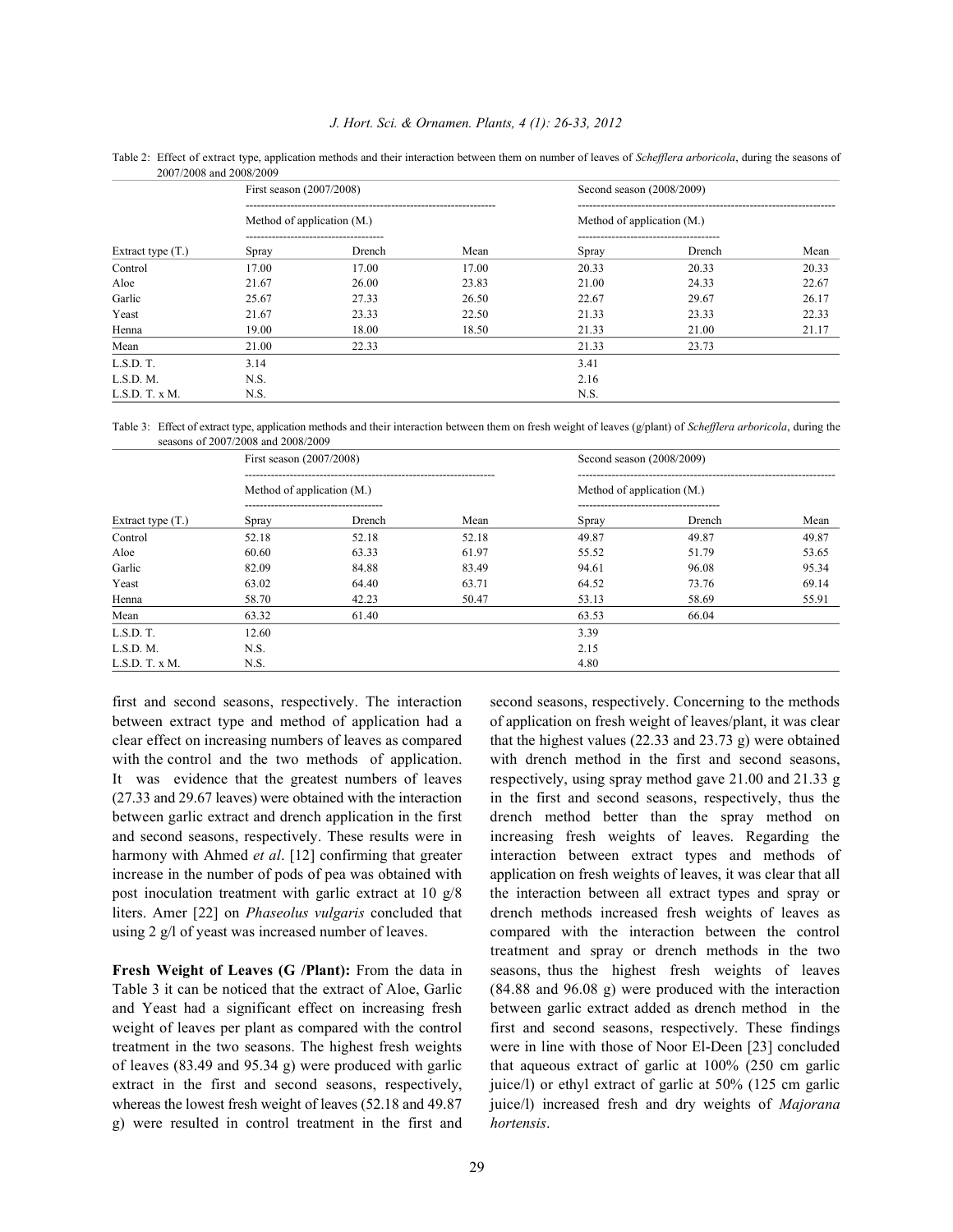### *J. Hort. Sci. & Ornamen. Plants, 4 (1): 26-33, 2012*

|                     | seasons of $200$ // $2008$ and $2008$ / $2009$ |        |       |                                              |        |       |  |  |  |
|---------------------|------------------------------------------------|--------|-------|----------------------------------------------|--------|-------|--|--|--|
|                     | First season (2007/2008)                       |        |       | Second season (2008/2009)                    |        |       |  |  |  |
| Extract type $(T.)$ | Method of application (M.)                     |        |       | Method of application (M.)                   |        |       |  |  |  |
|                     | -----------------------------------<br>Spray   | Drench | Mean  | -----------------------------------<br>Spray | Drench | Mean  |  |  |  |
| Control             | 15.79                                          | 15.79  | 15.79 | 20.22                                        | 20.22  | 20.22 |  |  |  |
| Aloe                | 19.85                                          | 21.63  | 20.74 | 22.20                                        | 42.96  | 32.58 |  |  |  |
| Garlic              | 25.45                                          | 26.95  | 26.20 | 41.48                                        | 52.58  | 47.03 |  |  |  |
| Yeast               | 23.96                                          | 25.74  | 24.85 | 32.37                                        | 42.58  | 37.48 |  |  |  |
| Henna               | 18.29                                          | 20.43  | 19.36 | 23.72                                        | 32.69  | 28.21 |  |  |  |
| Mean                | 20.67                                          | 22.11  |       | 28.00                                        | 38.21  |       |  |  |  |
| L.S.D. T.           | 2.32                                           |        |       | 2.47                                         |        |       |  |  |  |
| L.S.D. M.           | N.S.                                           |        |       | 1.56                                         |        |       |  |  |  |
| L.S.D. T. x M.      | N.S.                                           |        |       | 3.49                                         |        |       |  |  |  |

Table 4: Effect of extract type, application methods and their interaction between them on dry weight of leaves (g/plant) of *Schefflera arboricola*, during the seasons of 2007/2008 and 2008/2009

Table 5: Effect of extract type, application methods and their interaction between them on leaf area (cm<sup>2</sup>) of *Schefflera arboricola*, during the seasons 2007/2008 and 2008/2009

| Extract type $(T.)$ | First season (2007/2008)<br>Method of application (M.) |        |        | Second season (2008/2009)                       |        |        |  |
|---------------------|--------------------------------------------------------|--------|--------|-------------------------------------------------|--------|--------|--|
|                     |                                                        |        |        | Method of application (M.)                      |        |        |  |
|                     | Spray                                                  | Drench | Mean   | --------------------------------------<br>Spray | Drench | Mean   |  |
| Control             | 103.58                                                 | 103.58 | 103.58 | 100.36                                          | 100.36 | 100.36 |  |
| Aloe                | 126.72                                                 | 137.14 | 131.93 | 119.28                                          | 138.10 | 128.69 |  |
| Garlic              | 156.57                                                 | 161.61 | 159.09 | 160.67                                          | 174.79 | 167.73 |  |
| Yeast               | 151.72                                                 | 156.85 | 154.28 | 129.63                                          | 142.19 | 135.91 |  |
| Henna               | 117.89                                                 | 123.36 | 120.62 | 114.37                                          | 127.03 | 120.70 |  |
| Mean                | 131.30                                                 | 136.51 |        | 124.86                                          | 136.49 |        |  |
| L.S.D. T.           | 2.88                                                   |        |        | 2.77                                            |        |        |  |
| L.S.D. M.           | 1.82                                                   |        |        | 1.75                                            |        |        |  |
| L.S.D. T. x M.      | 4.07                                                   |        |        | 3.92                                            |        |        |  |

Table 4 show that the trend of the results of dry weight of (26.95 and 52.58 g/plant, in the first and second seasons, leaves similar to the trend of the results of fresh weight of respectively) were produced with the interaction between leaves in the two seasons. The heaviest dry weight of garlic extract added as drench method. These results are leaves were found on plants treated with garlic extract in agreement with those obtained by El-Shayeb [10]  $(26.20 \text{ and } 47.03 \text{ g/plant})$  were produced with garlic extract stating that all concentrations of garlic extracts increased in the first and second seasons, respectively, followed dry weights of leaves of *Oenothera biennis*. The best with a significant difference by those treated with yeast response resulted from the highest concentration of garlic extract (24.85 and 37.48 g/plant in the first and second (75%). Heikal [24] on *Thymus vulgaris* indicated that foliar seasons, respectively). application of active dry yeast (20 and 40 g/l) significantly

the lightest dry leaves (15.79 and 20.22 g/plant, in the first weights. and second seasons, respectively). Regarding methods of application, it was clear that the soil drench technique Leaf Area (cm<sup>2</sup>): It is evident from the data of Table 5 that resulted in heavier dry leaves (22.11 and 38.21 g/plant, in the extract type significantly affected leaf area. Leaves of the first and second seasons, respectively) compared to plants treated with garlic extract significantly had the the foliar spray method (20.67 and 28.00 g/plant, in the greatest leaf area (159.09 and 167.73 cm<sup>2</sup>), followed with first and second seasons, respectively). The interaction significant differences by those of plants treated with between extract types and methods of application on dry yeast (154.28 and 135.91 cm<sup>2</sup>), aloe (131.93 and 128.96 cm<sup>2</sup>)

**Dry Weight of Leaves (G/Plant):** The data presented in extract as a soil drench resulted in the heaviest dry leaves The untreated control plants significantly produced increased leaf /stem fresh weight ratio, herb fresh and dry

weight of leaves, it was clear that applying a garlic or henna  $(120.62 \text{ and } 120.70 \text{ cm}^2)$ , in the first and second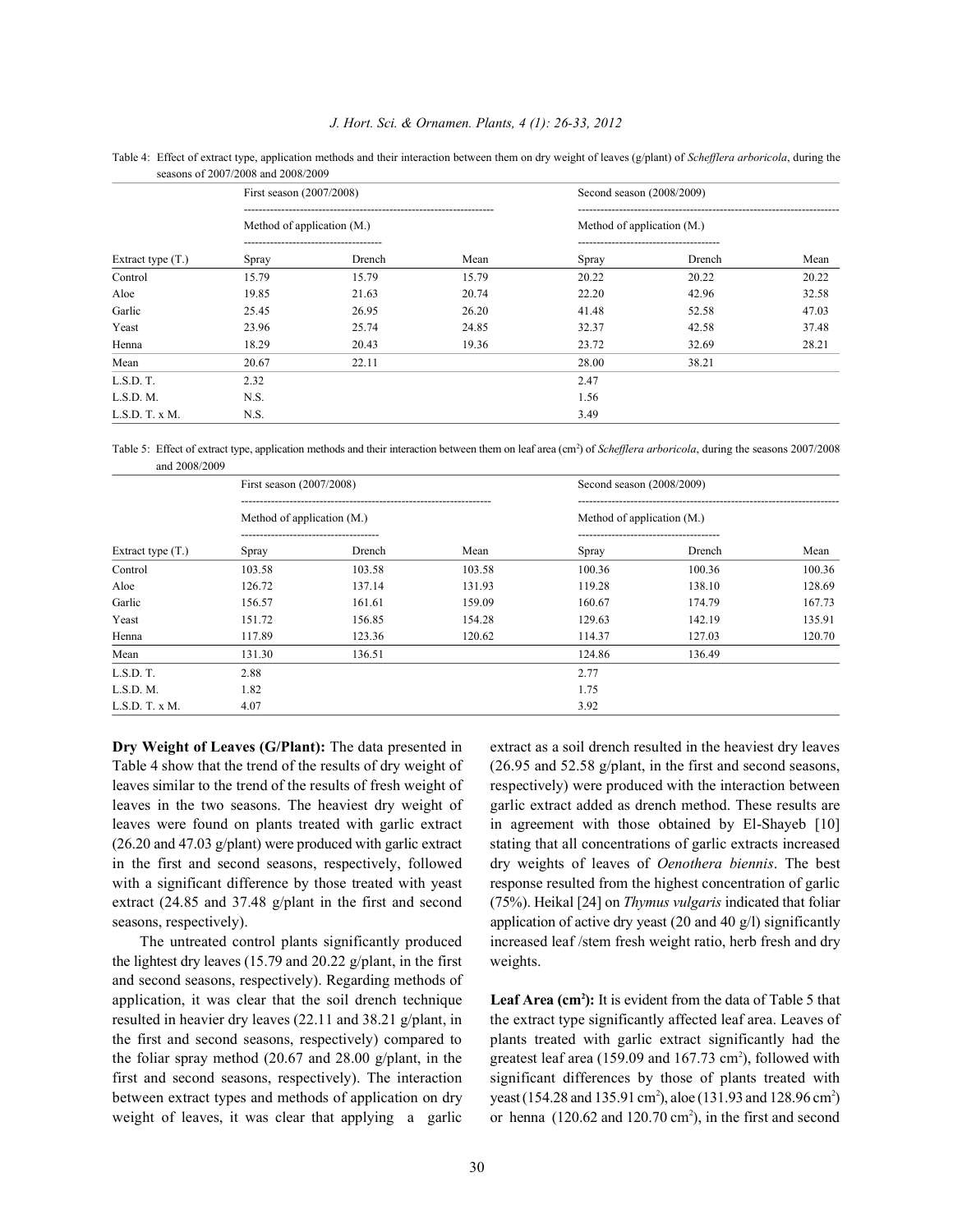| and 2008/2009       |                            |        |       |                            |        |       |  |  |  |
|---------------------|----------------------------|--------|-------|----------------------------|--------|-------|--|--|--|
| Extract type $(T.)$ | First season (2007/2008)   |        |       | Second season (2008/2009)  |        |       |  |  |  |
|                     | Method of application (M.) |        |       | Method of application (M.) |        |       |  |  |  |
|                     | Spray                      | Drench | Mean  | Spray                      | Drench | Mean  |  |  |  |
| Control             | 16.55                      | 16.55  | 16.55 | 15.82                      | 15.82  | 15.82 |  |  |  |
| Aloe                | 18.90                      | 20.60  | 19.75 | 18.64                      | 21.42  | 20.03 |  |  |  |
| Garlic              | 27.03                      | 28.22  | 27.62 | 25.18                      | 32.60  | 28.89 |  |  |  |
| Yeast               | 23.48                      | 26.85  | 25.17 | 24.90                      | 25.91  | 25.40 |  |  |  |
| Henna               | 17.01                      | 19.55  | 18.28 | 18.90                      | 19.50  | 19.20 |  |  |  |
| Mean                | 20.59                      | 22.35  |       | 20.69                      | 23.05  |       |  |  |  |
| L.S.D. T.           | 1.065                      |        |       | 2.009                      |        |       |  |  |  |
| L.S.D. M.           | 0.674                      |        |       | 1.271                      |        |       |  |  |  |
| L.S.D. T. x M.      | 1.507                      |        |       | 2.842                      |        |       |  |  |  |

Table 6: Effect of extract treatments and application method on Total carbohydrates percentage (%) of *Schefflera arboricola*, during the seasons of 2007/2008

seasons, respectively. The lowest record belonged to the 25.17 and 25.40% in the first and second seasons, untreated control plants  $(100.36 \text{ and } 103.58 \text{ cm}^2 \text{ in the}$  respectively, followed by aloe extract which resulted in second and first seasons, respectively). Concerning to the 19.75 and 20.03% in the first and second seasons, methods of application on leaf area, it was clear that the respectively, followed by henna extract which gave 18.28 highest values (136.51 and 136.49 cm<sup>2</sup>) were obtained with and 19.20% in the first and second seasons, respectively, drench method in the first and second seasons, whereas the lowest total carbohydrates (16.55 and respectively, while using spray method gave 131.30 and 15.82%) were obtained with control treatment in the first 124.86 cm<sup>2</sup> in the first and second seasons, respectively. and second seasons, respectively.

Thus the drench method was better than the spray Concerning the effect of application method on total method on increasing leaf area. Regarding the interaction carbohydrates content, it is obvious that drench method between the extract types and the methods of application was better than spray method for production total on leaf area, it was clear that all the interaction between all carbohydrates content in the two seasons, which drench extract types and spray or drench methods increased method gave total carbohydrates 22.35 and 23.05% in the leaf area as compared with the interaction between first and second seasons, respectively, while the spray the control treatment and spray or drench methods in the method gave total carbohydrates content 20.59 and 20.69 two seasons, thus the greatest leaf area belonged to % in the first and second seasons, respectively. plants treated with garlic extract as soil drench (161.61 Regarding the effect of interaction between extract type and 174.79 cm<sup>2</sup>) in the first and second seasons, and methods of application on total carbohydrates respectively. content it is clear that the highest values (28.22 and

**Total Carbohydrates Percentage:** Data shown in Table 6 methods of application in the two seasons. revealed that all the natural extracts, method of application These results were in agreement with those obtaind and the interaction between them had a significant effect by Hussain [26] on *Majorana hortensis* found that the on total carbohydrats content. Regarding the effect of highest value of total carbohydrates content was using natural extracts on total carbohydrates content, it is obtained due to the application of active dry yeast at 3 or clear that the highest total carbohydrates content 27.62 4.5 g/l. Ahmed and Safwat [27] reported that using active and 28.89% were obtained with garlic extract in the first dry yeast at 6 g  $\alpha$  increased the photosynthetic pigments and second seasons, respectively, followed by using in leaves and total carbohydrates percentage in the herb yeast extract which gave total carbohydrates content of *Calendula officinals*.

These results were in harmony with Desouky [25] 32.60%) were obtaind with the interaction between garlic stated that a combination of NPK at 100: 60: 20 g/plant + extract and drench method in the first and second active dry yeast at 2 g/plant greatly increased leaf seasons, respectively. Whereas the lowest total number/plant, leaf area on *Strelizia reginae*. carbohydrates content (15.82 and 16.55%) were obtaind with the interaction between control treatment and any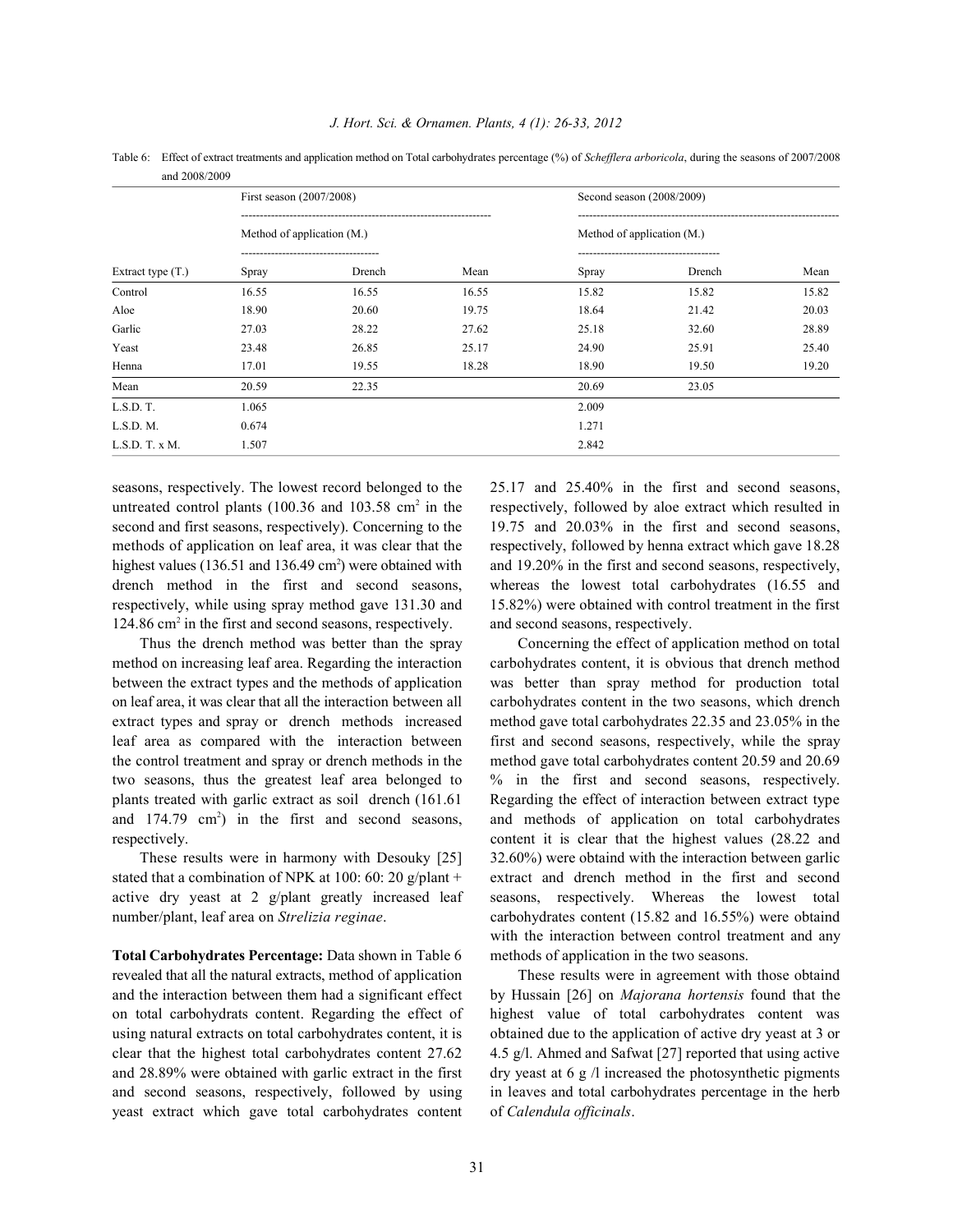| Extract type $(T.)$ | First season (2007/2008)<br>Method of application $(M.)$ |            |      | Second season (2008/2009)  |        |      |  |
|---------------------|----------------------------------------------------------|------------|------|----------------------------|--------|------|--|
|                     |                                                          |            |      | Method of application (M.) |        |      |  |
|                     | Spray                                                    | <br>Drench | Mean | Spray                      | Drench | Mean |  |
| Control             | 0.48                                                     | 0.48       | 0.48 | 0.49                       | 0.49   | 0.49 |  |
| Aloe                | 1.04                                                     | 1.02       | 1.03 | 1.23                       | 1.24   | 1.24 |  |
| Garlic              | 1.34                                                     | 1.48       | 1.41 | 1.56                       | 1.54   | 1.55 |  |
| Yeast               | 1.12                                                     | 1.63       | 1.37 | 1.34                       | 1.34   | 1.34 |  |
| Henna               | 0.91                                                     | 0.91       | 0.91 | 0.93                       | 0.95   | 0.94 |  |
| Mean                | 0.98                                                     | 1.10       |      | 1.11                       | 1.11   |      |  |
| L.S.D. T.           | 0.057                                                    |            |      | 0.038                      |        |      |  |
| L.S.D. M.           | 0.036                                                    |            |      | N.S.                       |        |      |  |
| L.S.D. T. x M.      | 0.08                                                     |            |      | 0.054                      |        |      |  |

## *J. Hort. Sci. & Ornamen. Plants, 4 (1): 26-33, 2012*

Table 7: Effect of extract treatments and application method on Nitrogen percentage (%) of *Schefflera arboricola*, during the seasons 2007/2008 and 2008/2009

# **Methods on Menerals Content** concluded that aqueous extract of garlic at 100% (250 cm

**Nitrogen Percentage Content:** Data presented in Table 7 garlic juice/l) or ethyl extract of garlic at 50% (125 cm garlic indicated that all extract types (garlic, yeast, aloe and juice/l) increased nitrogen content of *Majorana hortensis*. henna), the differant methods of application and the Abbas [28] on *Narcissus tazetta* added that spray 0f the interaction between them had a significant effect on active dry yeast solution at the rate  $6 \text{ g/l}$  led to significant nitrogen content in most cases. The highest nitrogen increase in N% in leaves and bulbs. content (1.41 and 1.55 %) were produced with using garlic extract in first and second seasons, respectively, followed **REFERENCES** by using yeast extract which gave 1.37 and 1.34 % in the first and second seasons, respectively, then followed by 1. Everett, T.H., 1981. The New York Botanical Garden using aloe extract which gave nitrogen content 1.03 and Illustrated Encyclopedia of Hort. Garland Publishing, 1.24 % in the first and second seasons, respectively, then Inc., New York, pp: 3075-3076. followed by using henna extract which gave nitrogen 2. Ali, A.F., 2001. Response of marigold (*Calendula* content 0.91 and 0.94 % in the first and second seasons, *officiualis* L.) plants to some rock phosphate source respectively. Whereas the lowest nitrogen content and yeast. The fifth Arabian Horticulture Conference, (0.48 and 0.49 %) were obtained with control treatment in Ismalia, Egypt, pp: 30-42. the first and second seasons, respectively. 3. Abd El-Latif, E.S.M., 2006. Effect of Chemical,

application on nitrogn content, it is clear that the highest Yeast on Growth, Oil Production and Plant nitrogen content (1.11 and 1.11 %) were obtained with Constituents of Sage (*Salvia officinalis*, L.) Plant. drench and spray methods in the second season followed M.Sc. Thesis, Fac. Agric., Cairo Univ, Egypt. by using drench method in the first season which 4. Abdel-Wahid, S.M.K., N.Y. Labib and B.B. Rezk produced nitrogen content 1.10 %. Regarding the effect of Alla, 2006. Effect of active dry yeast and interaction between extract types and differant methods chemical fertilization on vegetative growth and of application on nitogen content. It is obvious that the the main constituents of Euonymus japonicus highest nitrogen content (1.63 and 1.56 %) were resulted Thumb plant. Fayoum J. Agric. Res. & Dev., in interaction between using yeast extract and drench 20: 136-147. method in the first season and interaction between garlic 5. Abdel-Wahid, S.M.K., 2007. Response of *Brassaia* extract and spray method in the second season, *arboricola* Endle. plants to active dry yeast and respectively, followed by the interaction between garlic some trace elements (Zinc–Manganese). Egypt. J. extract and drench method in the second season which Appl. Sci., 22: 142-160. gave nitrogen content 1.54 %. 6. Abdel-Fattah, G.H., A.M. Abd El-Moniem and

second seasons, respectively. These results were Annals of Agric. Sci., Moshtohor, 47: 275-283.

**Effect of Extract Typesen and Differant Application** inagreement with those obtained by Noor EL-Deen [23]

- 
- 
- Concerning to the effect of differant methods of Organic Fertilizers and Spraying with Active Dry
	-
	-
- Whereas the lowest nitrogen content (0.48 and 0.49 M.A.I. El-Shamy, 2009. Response of Australian %) were produced with the interaction between control umbrella trees (Brassaia) Transplants to some treatment and any methods of application in the first and fertilization, Salicylic acid and dry yeast treatments.